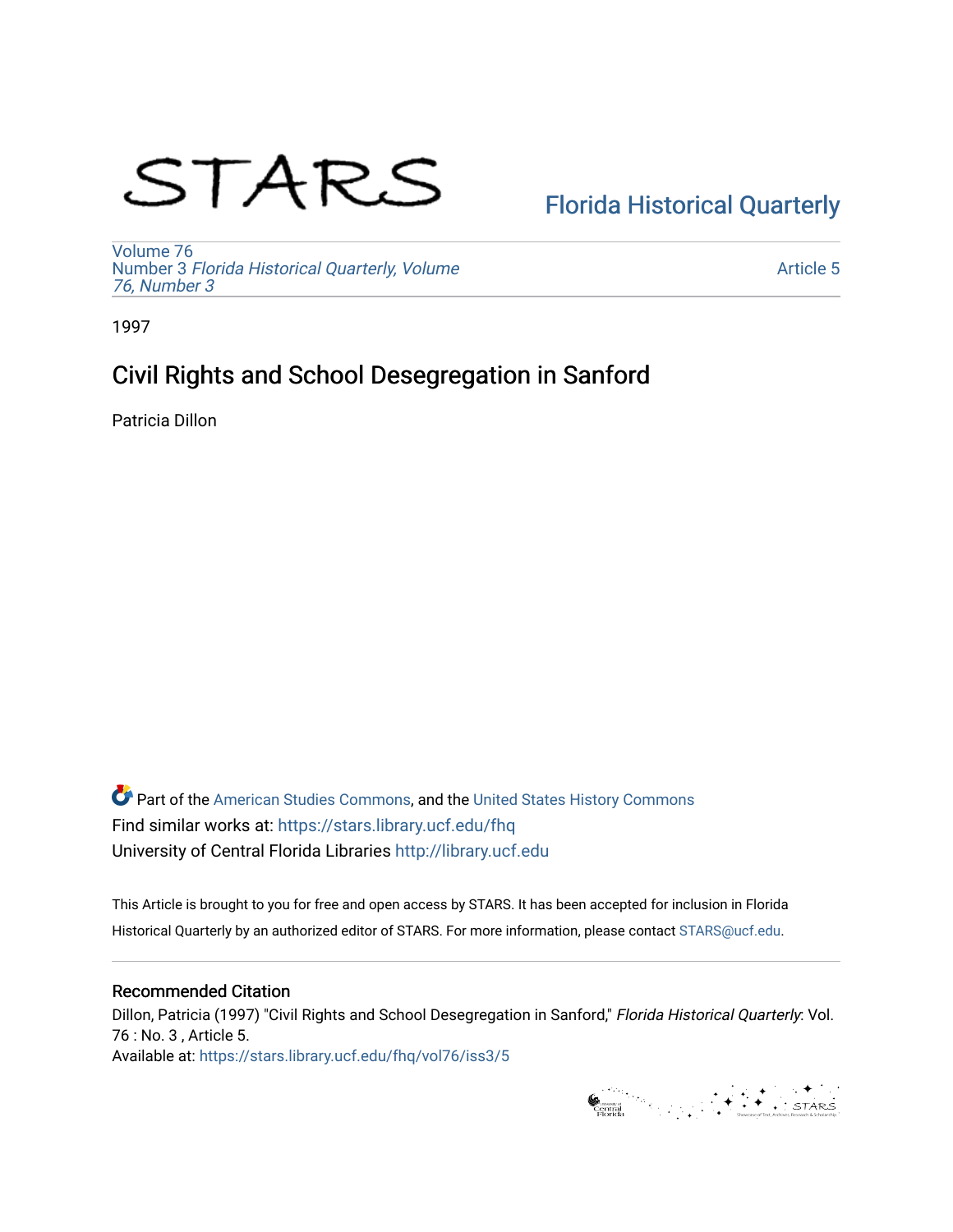Civil Rights and School Desegregation in Sanford

#### *by* PATRICIA DILLON

THE civil rights movement in the United States reached be-<br>
yond the federal legislation that eradicated legal segregation. yond the federal legislation that eradicated legal segregation. The movement also fundamentally transformed how white and black Americans interacted on a daily basis in small communities and large urban centers. Historians such as John Dittmer, William H. Chafe, and David R. Colburn have analyzed how national laws affected racial relations at the community level. While Dittmer and Chafe examined the movement in states traditionally associated with the civil rights movement— Mississippi and North Carolina respectively— Colburn looked at the movement in Florida, a state whose contemporary popular image as a tourist haven dominated by theme parks masks its history of racial tension. Seeking to address Florida's controversial past, Colburn and other historians of the state, such as David Goldfield, Randall Miller, George E. Pozetta, Tom Wagy, and Charles U. Smith, have successfully documented the importance of Florida in the national civil rights movement.<sup>1</sup>

This article continues in the current vein of civil rights historiography by exploring the interaction between the black and white communities within the town of Sanford, Florida. Sanford never made national headlines during the civil rights movement, although the city's blacks did participate in sit-ins, marches, and demonstrations. Nevertheless, an examination of the history of Sanford in the crucial decades of the 1950s and 1960s contributes

Patricia Dillon is a graduate student in history at Mississippi State University in Starkville, Mississippi.

<sup>1.</sup> John Dittmer, *Local People: The Struggle for Civil Rights in Mississippi* (Urbana, 1994); William Chafe, *Civilities and Civil Rights: Greensboro, North Carolina, and the Black Struggle for Freedom* (New York, 1980); David R. Colburn, *Racial Change and Community Crisis: St. Augustine, Florida, 1877-1980* (New York, 1985); David R. Goldfield, *Black, White, and Southern: Race Relations and Southern Culture, 1940 to the Present* (Baton Rouge, 1990); Randall M. Miller and George E. Pozzetta, eds., *Shades of the Sunbelt: Essays on Ethnicity, Race, and the Urban South* (Boca Raton, 1989) *;* Tom Wagy, *Governor LeRoy Collins of Florida: A Spokesman of the New South* (Tuscaloosa, 1985); and Charles U. Smith. ed., *The Civil Rights Movement in Florida and the United States: Historical and Contemporary Perspectives* (Tallahassee, 1989).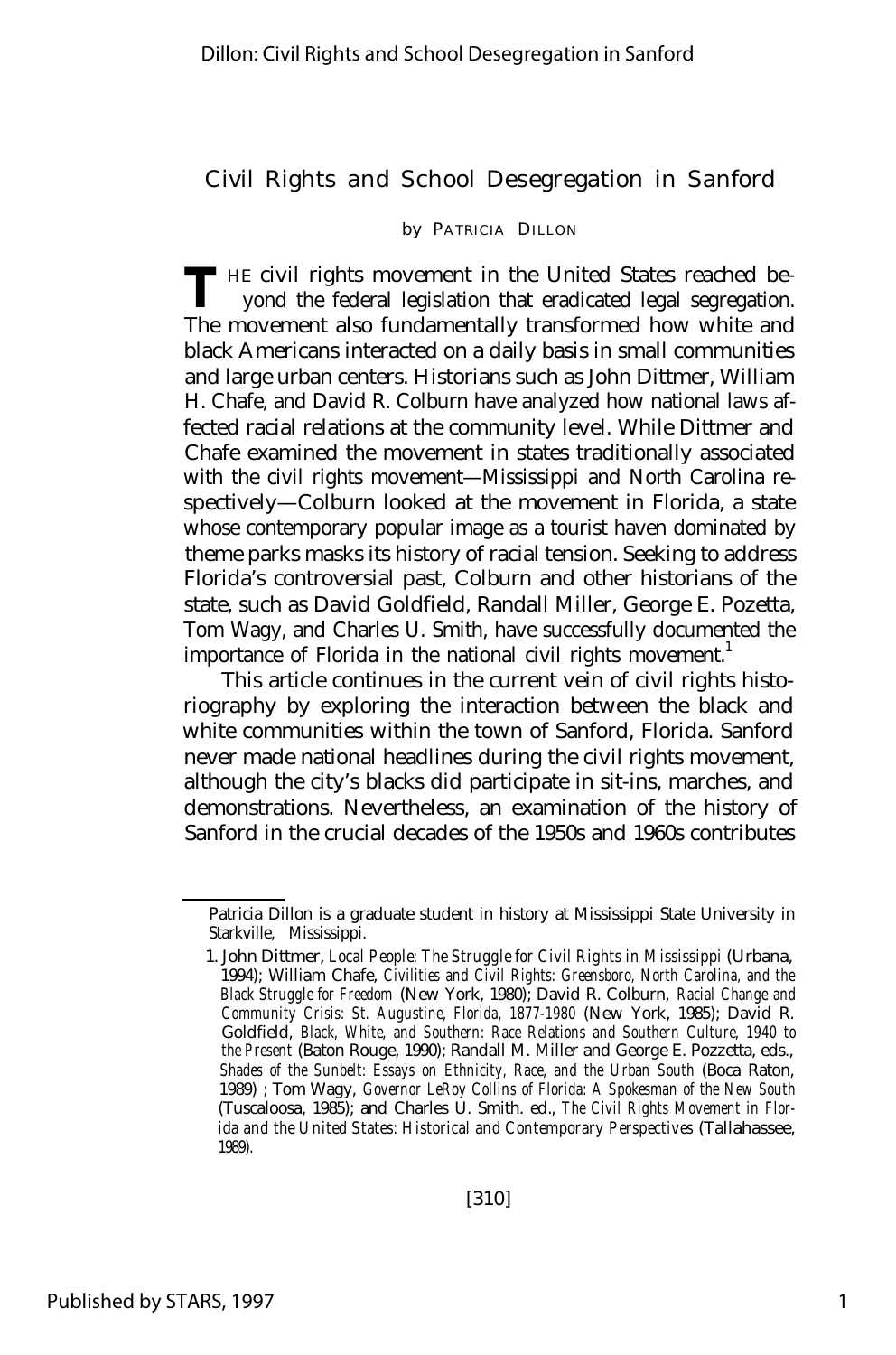to an understanding of the daily struggles in one town as it evolved from a legally segregated to a desegregated community.

As the seat of Seminole County, Sanford marched into the twentieth century confident in its ability to ensure sustained economic prosperity and population growth. In reality, however, prosperity was distributed unequally between the white and black communities. This was especially evident in the field of education. In September 1908, the *Sanford Herald* lauded the opening day of Sanford High, which served both white grammar and high school students, by praising its new physical and chemical laboratories and its newly appointed faculty and school board. $2$  Two years later, faced with problems of overcrowding in the combined educational facility, the town constructed a new school solely for high school students. The *Sanford Herald* described it as "a splendid brick structure three stories high, handsomely finished and equipped with all modern conveniences." <sup>3</sup> By contrast in 1929, the Sanford School for black students— consisted of two separate buildings, inadequately insulated, heated by a wood stove, and without electricity.<sup>4</sup>

Despite inequitable educational facilities, Sanford blacks took great pride in their schools and many teachers emerged as prominent community leaders. One of the most renowned was Joseph Nathaniel Crooms. In 1906, the Orange County School Board appointed Crooms principal of Hopper Academy, which served both grammar and high school students. It consisted of ten classrooms and one auditorium and, as was true of Sanford's other schools, was soon overcrowded.<sup>5</sup>

In 1926, Crooms and his wife, Wealthy, donated seven and a half acres for the construction of Crooms Academy.<sup>6</sup> The Academy became the center of the black community, educating its future leaders and providing a stimulating environment in which blacks could question and debate their second-class status within Sanford and the nation. Throughout the 1960s, Crooms Academy graduates emerged as respected civil rights leaders within the black community.

<sup>2.</sup> *Sanford Herald,* July 23, 1920.

<sup>3.</sup> Ibid., November 18, 1910.

<sup>4.</sup> Proposal for National Register of Historic Places: Georgetown, 1990, p. 8, City Clerk's Office, Sanford.

<sup>5.</sup> William N. Sheats, *Biennial Report of the Superintendent of Public Instruction of the State of Florida* (Tallahassee, 1918), 729. At this time, Sanford was part of Orange County. Seminole County was established in April 1913.

<sup>6.</sup> Proposal for National Register of Historic Places: Georgetown, 1990, p.11.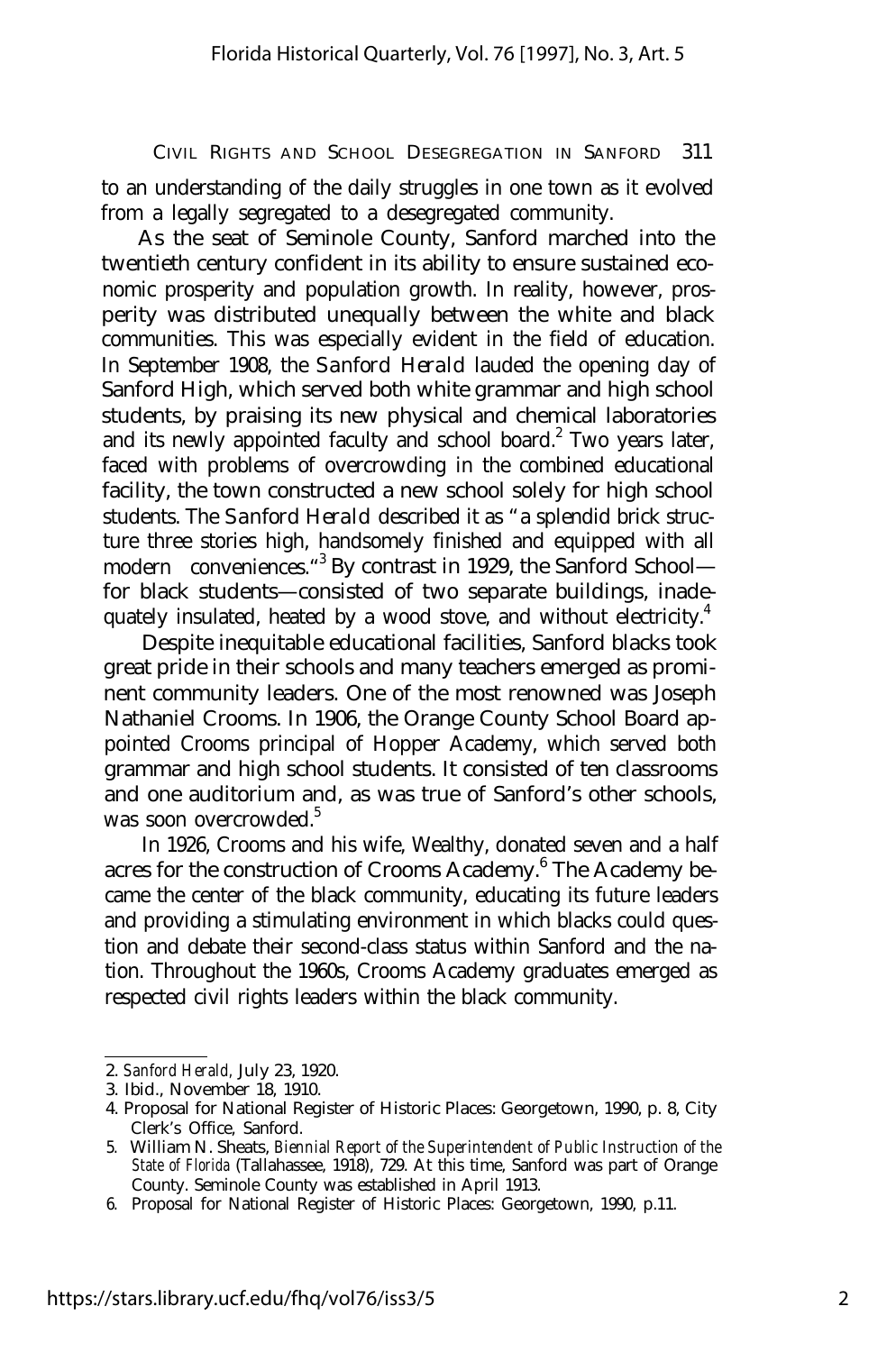

Faculty of the Crooms Academy, Sanford, 1943. *Photograph courtesy of the Sanford Mu*seum.

Inequities within the nation's school systems constituted one of the main targets of the modern civil rights movement. Teachers' salaries reflected prevalent racial discrimination. Throughout the 1920s salaries for Sanford's white teachers ranged between \$100 to \$200 per month, while black teachers received \$45 to \$120. Another contentious issue within Sanford's school system was the different term lengths for black and white students. Until the mid-1920s, white students in Seminole County attended school for eight months, black pupils for only six. Seminole County School Superintendent T. W. Lawton justified this discrepancy to Florida State School Superintendent William N. Sheats by arguing that "colored children will not attend with any degree of regularity for a longer term than six months. "<sup>7</sup> School funding, not student attendance rates, dictated the length of Sanford's school terms.

The advent of World War I encouraged cooperation between the black and white communities— despite profoundly unequal social, economic, and political conditions— in support of the war ef-

<sup>7.</sup> William N. Sheats, *Biennial Report of the Superintendent of Public Instruction* (Tallahassee, 1928), 729.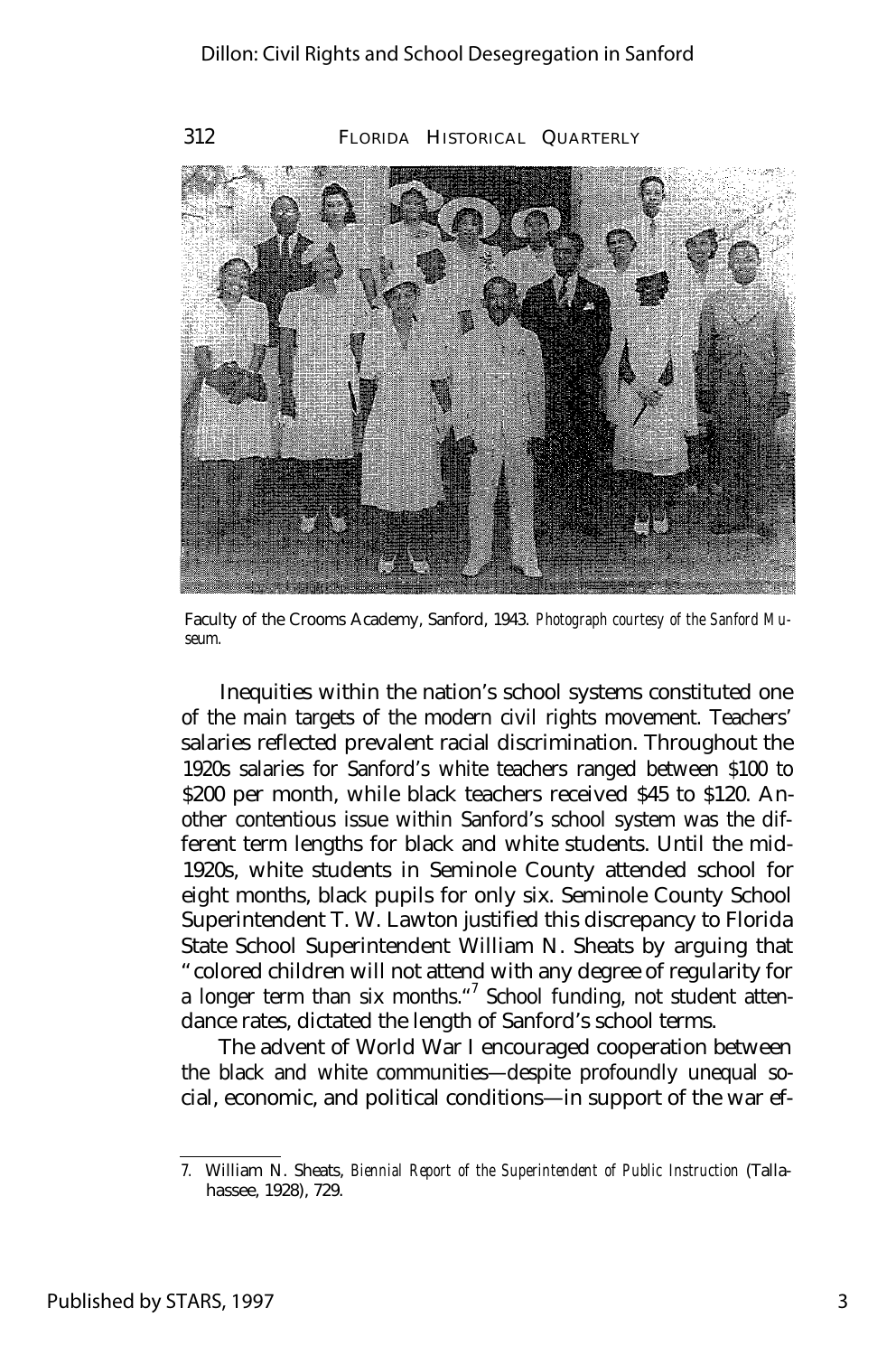fort. In October 1918, all branches of the Seminole County American Red Cross, including "4 Colored Auxiliaries," met to coordinate their fund-raising activities.<sup>8</sup> Two months later the *Herald* commended the black community for its contributions to the War Works Fund Drive<sup>9</sup>

As blacks supported the war effort, they entertained hopes that their contributions would lead eventually to equality at home. Many black servicemen who served overseas encountered for the first time societies unburdened by the racial caste system. They returned to the United States with a renewed desire to fight for equality and respect within their own country. These hopes, however, were quickly dashed. The majority of white Americans, overcome by the technological and cultural changes wrought by the war, sought a return to "normalcy." This desire manifested itself in the growing popularity of the Ku Klux Klan and the formation of other white supremacist groups intent on enforcing traditional race relations.<sup>10</sup>

The early postwar period witnessed the lynching of over seventy African Americans throughout the United States, several of whom were veterans still in uniform. The Ku Klux Klan, reorganized in 1915, boasted a membership of over five million by  $1920$ <sup>11</sup> No government or newspaper reports exist which indicate the presence of Klan activities in Sanford. The city council, nonetheless, unanimously passed a resolution on September 12, 1921, denouncing any individuals or associations who attempted to take "into their own hands the administration of the law and the regulations of the life and affairs of Sanford's citizens. "<sup>12</sup> The councilmen characterized such actions as unconstitutional, unlawful and a bad example to others. They also reasoned that "any act or acts of violence attempted or done by any person or persons, not duly authorized by law to do so is a menace to good government [and] is an evil to others. "<sup>13</sup> The councilmen passed their resolution not because they sought racial justice, but rather because they feared that

<sup>8.</sup> *Sanford Herald,* October 4, 1918.

<sup>9.</sup> Ibid., December 6, 1918.

<sup>10.</sup> C. Vann Woodward, *The Strange Career of Jim Crow,* 3d rev. ed. (New York, 1974), 114, 116; Roger Biles, *The South and the New Deal* (Lexington, 1994), 10.

<sup>11.</sup> David Goldfield, *Cotton Fields and Skyscrapers: Southern City and Region, 1607-1980* (Baton Rouge, 1982), 148; Woodward, *Strange Career of Jim Crow,* 115.

<sup>12.</sup> Minutes, Sanford City Commissioners, September 12, 1921, Vol. 2, 277-78, City Clerk's Office, Sanford.

<sup>13.</sup> Ibid.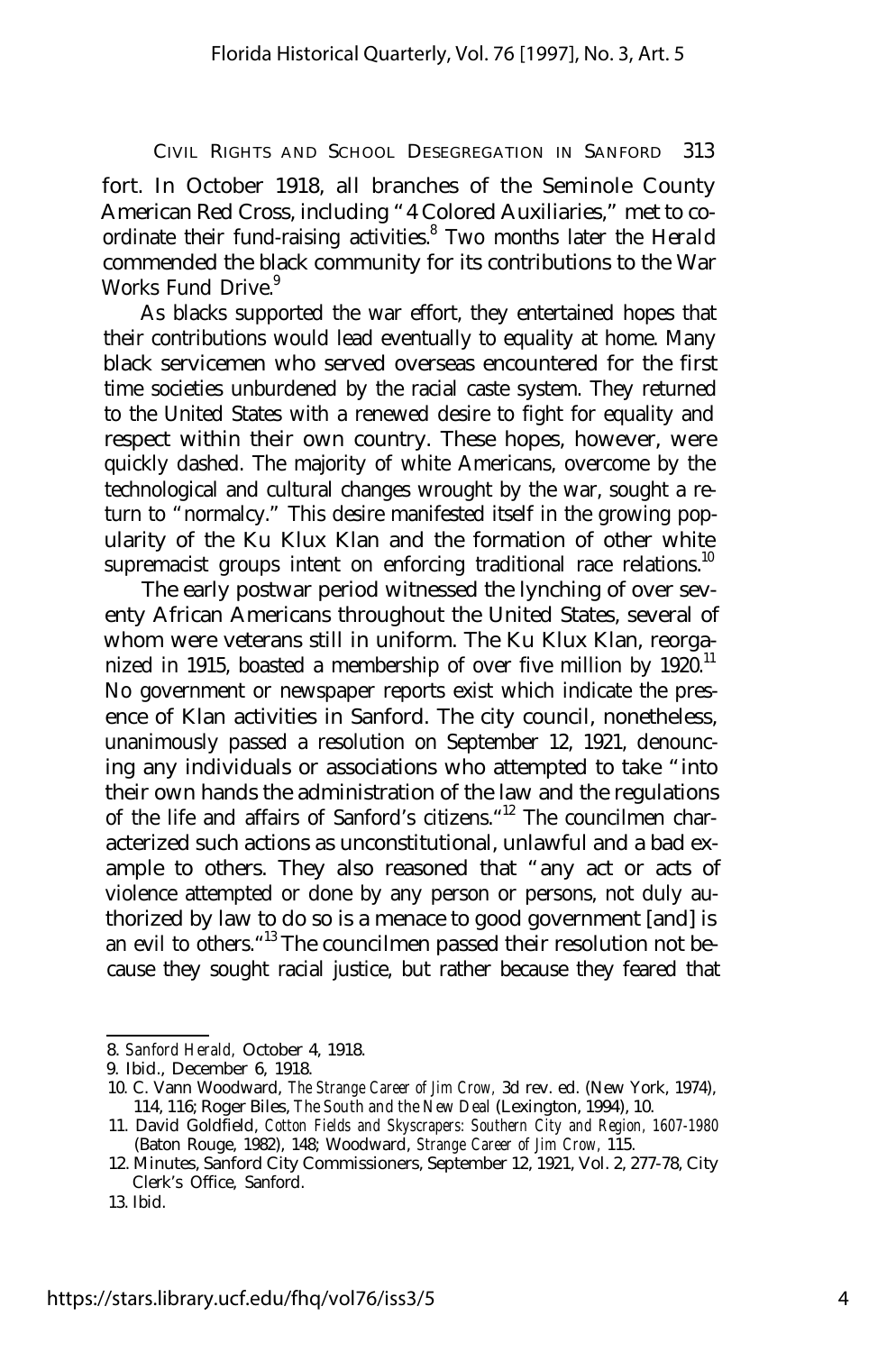mob action hindered the capability of law officers and posed a potential threat to the well-being of Sanford's citizens.

At the dawn of the Second World War, Sanford's black and white communities again pushed aside racial animosity, at least on the surface, to unite behind the war effort. Sanford's residents contributed to various war fund drives, and both its black and white male citizens volunteered for the draft, although they registered at segregated draft offices. $14$ 

For African Americans, World War II was a war not only against the Axis powers but also against racism and discrimination. Returning servicemen and women vowed not to abandon their quest for equality as their World War I cohorts had been forced to do, but rather to enlarge its scope and confront all aspects of America's segregated society. African Americans refused to continue to accept their second-class citizenship which entailed all the responsibilities and duties of the ruling class without any of its benefits. The ensuing civil rights movement exposed and attempted to eradicate the historical anomaly of a democratic country discriminating against a significant portion of its people.

Sports emerged as a major arena for civil rights activities. Most white southerners refused to entertain the image of a black man besting a white man, even if only on the baseball field or in the boxing ring. <sup>15</sup> In 1946, Sanford's citizens encountered this scenario when Jackie Robinson, playing for the Montreal Royals, a Brooklyn Dodgers farm team, appeared in town for a "pre-spring" training camp.<sup>16</sup>

Until this time, Florida's sporting events were strictly segregated. A few arenas throughout the state provided small Jim Crow sections, but most denied blacks admittance. On March 4, Jackie Robinson and his wife, Rachel, arrived in Sanford for a series of "pre-spring" training exhibition games against the St. Paul Saints. Sanford's Mayflower Hotel refused to allow Jackie and Rachel to remain with the other players. Instead, the Robinsons, along with John Wright, another black team member, stayed at the home of David Brock, a local African American doctor. On the second day of training, Robinson and Wright returned to Brock's home after

<sup>14.</sup> *Sanford Herald,* October 15 and 29, 1940, August 13, 1941.

<sup>15.</sup> Randy Roberts, *Papa Jack: Jack Johnson and the Era of White Hopes* (New York, 1983).

<sup>16.</sup> Jules Tygiel, *Baseball's Great Experiment: Jackie Robinson and His Legacy* (New York, 1984), 101.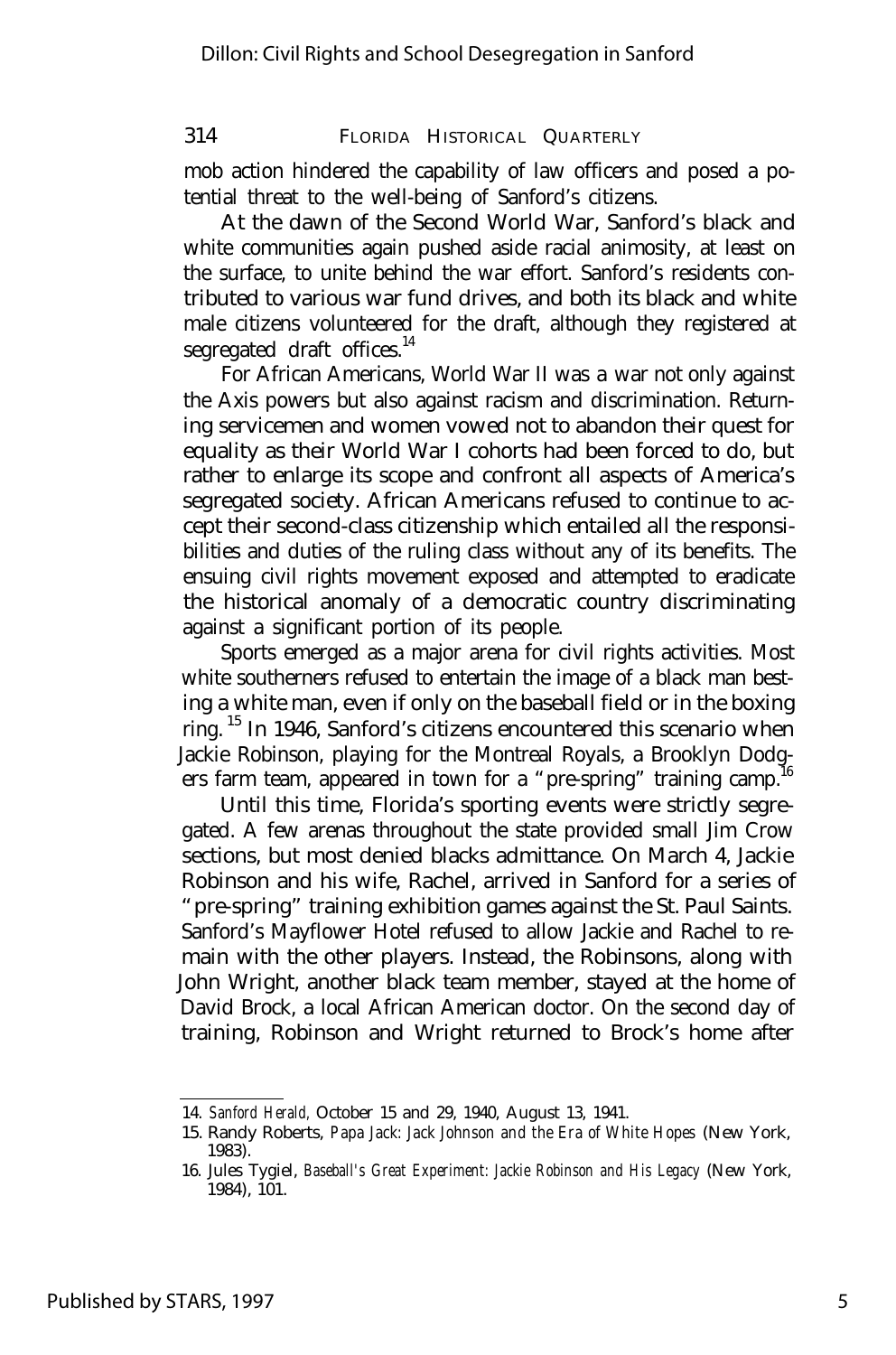practice and were informed by Branch Rickey Jr., son of the Brooklyn Dodgers' team president, that they had to leave immediately for Daytona Beach. According to Rickey, a group of Sanford citizens had warned him that they would not tolerate blacks and whites playing on the same field and had ordered the players out of town.<sup>17</sup>

Dodgers officials refused to elaborate on Robinson and White's quick departure from Sanford and reported to the press only that the players wanted to get settled in Daytona before the start of spring training. On April 7, the Royals again returned to Sanford to play a pre-scheduled game against the Saints. Robinson appeared in the starting line-up and made the first run of the game. The first run, however, also proved to be his last. At the end of the second inning, Sanford's chief of police ordered Royals manager Clay Hopper to remove the black players. Hopper felt there was no point in resisting and removed Robinson and Wright from the dugout.<sup>18</sup> Though the *Sanford Herald* later reported that the Saints beat the Royals 8 to 6, the article failed to mention the ejection of Robinson and Wright.<sup>19</sup>

Segregated sporting events filtered down from professional contests to neighborhood baseball diamonds. A month before the confrontation between Robinson, Wright, and the Sanford police chief, a group of black teenagers appeared before the city council requesting funds to construct a baseball park in Goldsboro, the black section of Sanford. The teenagers promised to furnish the labor if the council graded the field and supplied the clay. In this instance the commissioners approved the request. In the following years, however, inequitable recreational facilities emerged as the rallying cry for Sanford's civil rights proponents.<sup>20</sup>

As these sporting events illustrate, Sanford's black and white communities continued to develop as two separate entities. Segregated housing and zoning ordinances contributed to this demarcation. In spite of the fact that the Supreme Court had ruled in *Buchanan v. Warley* in 1917 that racially segregated zoning was unconstitutional, southern officials quickly learned how to disguise even the most blatant discriminatory zoning ordinances. White home owners ensured the "correct" makeup of their neighbor-

<sup>17.</sup> Ibid., 103, 106-107.

<sup>18.</sup> Ibid., 109-110.

<sup>19.</sup> *Sanford Herald,* April 8, 1946.

<sup>20.</sup> Minutes, Sanford City Commissioners, March 25, 1946, Vol. 8, 269.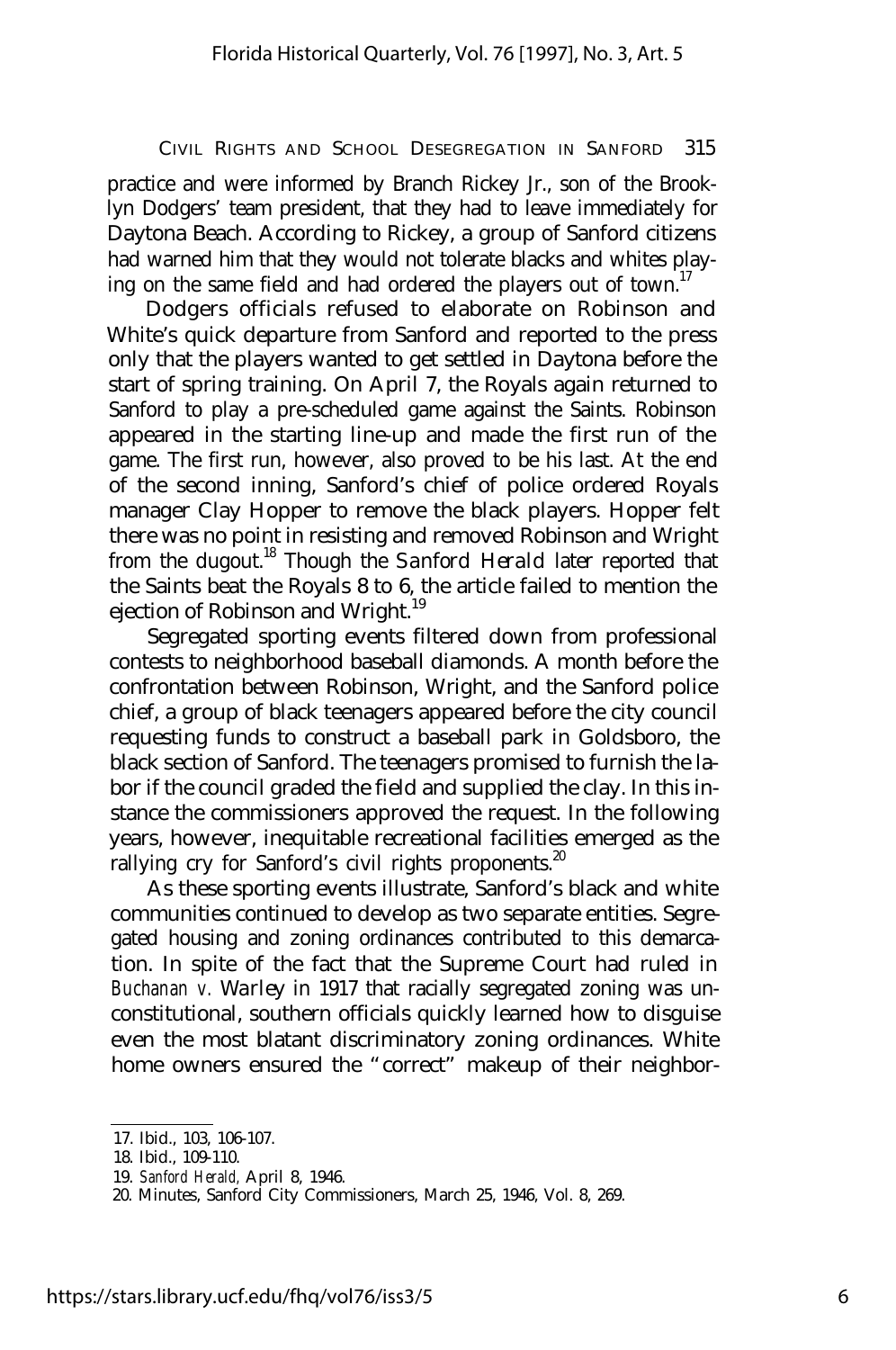hoods by inserting private deed restrictions within their sale contracts. The construction of housing projects also strictly followed racial lines $21$ 

On September 3, 1951, the Sanford Housing Authority laid the cornerstone for Castle Brewer Court, the city's first housing project for African Americans.<sup>22</sup> A year later, the city dedicated the cornerstone of another black housing project, William Clark Court. Dr. Mary McLeod Bethune, President Emeritus at Bethune-Cookman College, delivered the main address. Bethune credited the late William Clark, black realtor and builder, for developing the Goldsboro neighborhood of Sanford. Clark had purchased several lots in the area and quickly populated the community by selling them on terms as low as five dollars down and five dollars a month. When Goldsboro had existed as a separate city, Clark had served as one of its mayors. The Housing Authority of Sanford, in recognition of Clark's community service, named the new project in his honor.<sup>23</sup>

Low cost housing programs received support from both Sanford's white and black communities. The location of such projects, however, sparked heated debate. On September 25, 1950, citizens jammed the city council office to protest the re-zoning of a white neighborhood to accommodate black housing. A delegation of white citizens presented the council with a petition containing over two hundred signatures objecting to the proposed zoning program. The Sanford Housing Authority quickly capitulated to the white residents' demands and revoked its zoning recommendation. The committee justified its decision by reasoning that the proposed housing site would be situated across town from the black business district and movement between the two locales would severely increase city traffic. $24$ 

Throughout its history, Sanford's city council enforced its rules and regulations without representation from the black community. In April 1950, Seminole County Commissioners denied Talvanis Scarbrough, an African American, the right to run for congressional committeeman on the grounds that he had only recently moved to Seminole County (though he had lived in the county for

<sup>21.</sup> Roger L. Rice, "Residential Segregation by Law, 1910-1917," *Journal of Southern History* 34 (May 1968), 189; Goldfield, *Cotton Fields,* 68.

<sup>22.</sup> *Sanford Herald,* September 3, 1951.

<sup>23.</sup> *Sanford Herald,* May 30, 1952.

<sup>24.</sup> Minutes, Sanford City Commissioners, September 25, 1950, Vol. 10, 116; *Sanford Herald,* September 26, 1950.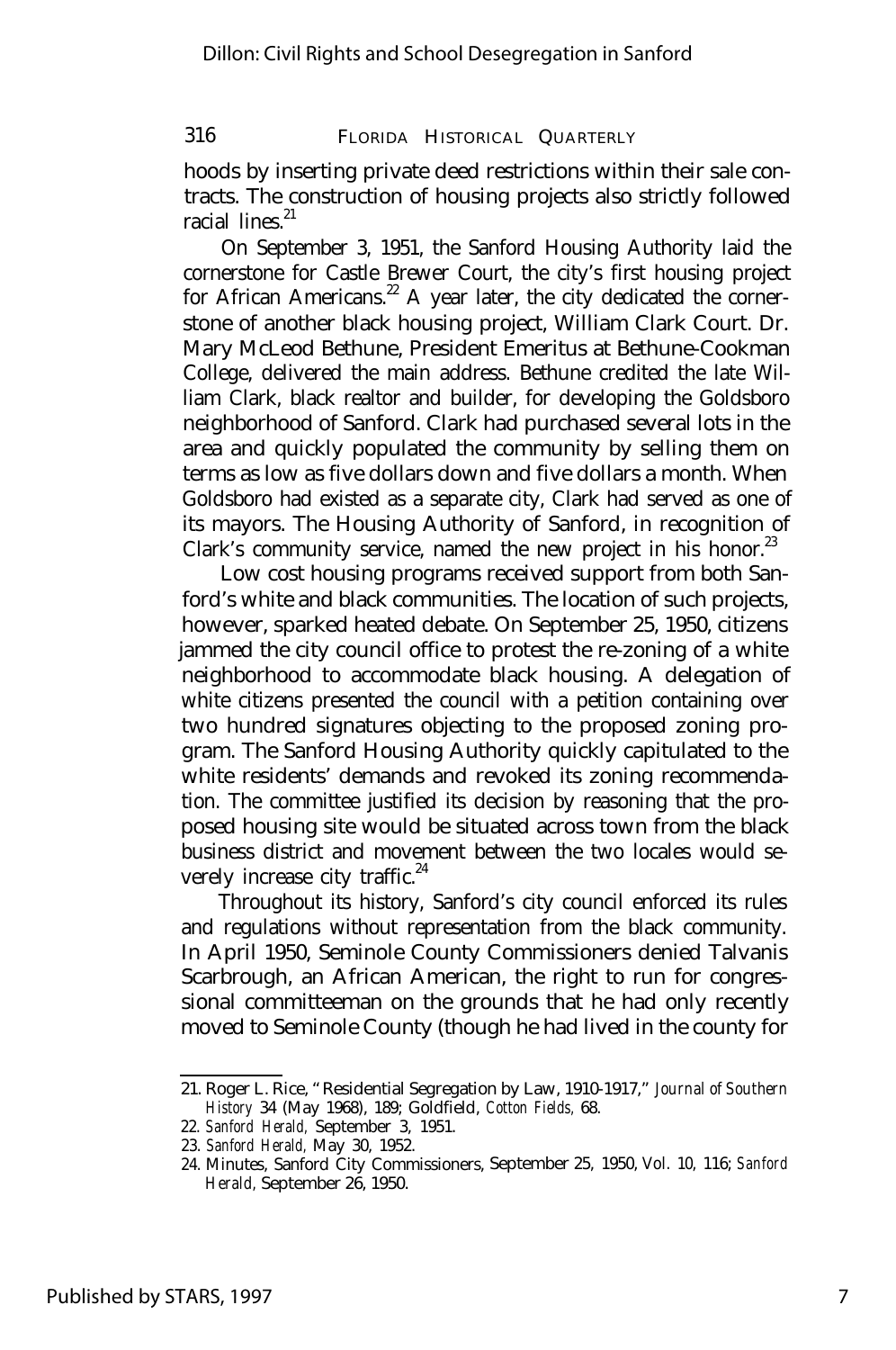at least nine months). Three years later, Matthew Lee Williams, a prominent leader of the African American community, became the first black to run for the Sanford City Council. Though Williams received 250 votes, he lost the election to Earl Higginbotham, a white employee with Standard Oil.<sup>25</sup>

One of the most important rulings of the civil rights era occurred on May 17, 1954, in *Brown v. Board of Education of Topeka, Kansas.* In this case, the Supreme Court reversed the earlier ruling in *Plessy v. Ferguson* that had upheld the "separate but equal" doctrine. Chief Justice Earl Warren ruled "that in the field of public education the doctrine of separate but equal has no place.<sup>"26</sup> Before the *Brown* ruling, many school officials had attempted to placate the courts by increasing funding for black schools. In the early 1950s, southern school board members more than tripled their expenditures on school construction and maintenance.<sup>27</sup> Sanford was no different. In October 1950, in response to the Sanford Negro Welfare League's criticism of the inferiority of the town's black schools, Sanford school board officials reported that, in the past two years, they had spent \$44,403 more on black than on white institutions; in particular, they pointed to the construction of a new library and football field at Crooms High School. The board neglected to mention, however, that these increased expenditures were necessary to bring black schools up to current building codes. A sanitation report compiled in the 1940s revealed that Sanford Grammar School lacked adequate lighting, self-closing toilet doors, and enough rooms to accommodate its burgeoning student population. The report also recommended that Hooper Academy's school building, sanitation facilities, and drinking fountains receive extensive repairs.<sup>28</sup>

The *Brown* decision, though, mandated that southern officials end their charade of a "separate but equal" school system. While the decision initiated one of the most fundamental social transfor-

<sup>25.</sup> *Sanford Herald,* April 15, 1950, October 13, 1953; Minutes, Sanford City Commissioners, November 4, 1953, Vol. 11, 143.

<sup>26.</sup> Woodward, *Strange Career of Jim Crow,* 146-47; Tony A. Freyer, "Brown vs. Board of Education," in *Encyclopedia of African-American Civil Rights: From Emancipation to the Present,* eds. Charles D. Lowry and John F. Marszalek (New York, 1992), 71. 73.

<sup>27.</sup> Woodward, *Strange Career of Jim Crow,* 146.

<sup>28.</sup> Minutes, Seminole County Board of Public Instruction, October 12, 1950, Book 8, 220-22, Seminole County School Board Building, Sanford.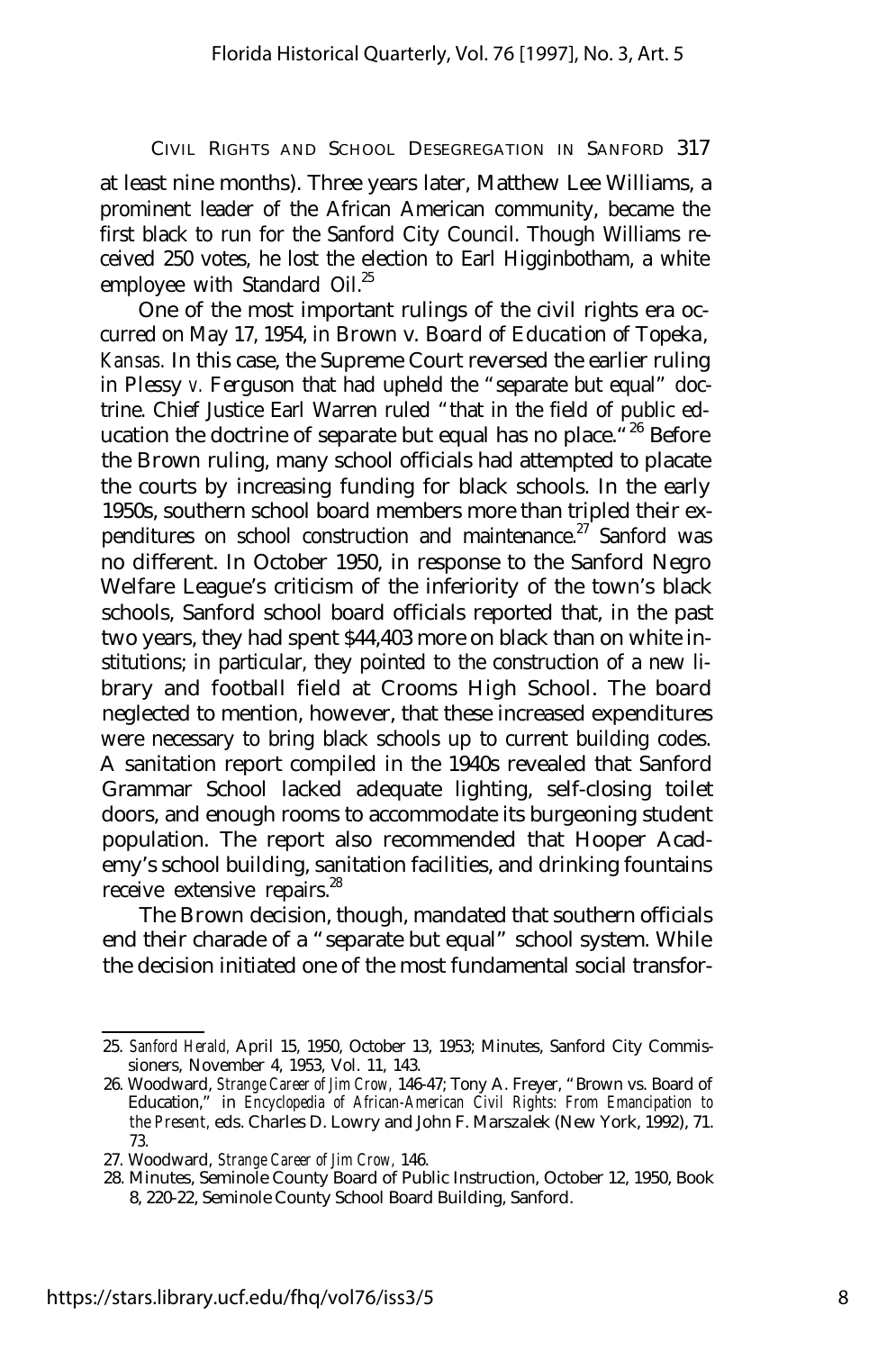mations in American history, few Floridians acknowledged the ruling. The majority of state newspapers, including the *Sanford Herald,* failed to report the Court's decision.

Florida's calm reaction differed from the violent protests erupting in other southern states. Florida's relatively low percentage of blacks, situated within an increasingly diverse population, helped to mute inflammatory rhetoric. After World War II, a large number of miliary personnel, previously stationed in Florida, returned to live permanently in the state. Retirees from other parts of the country, utilizing Social Security benefits and early retirement options, increasingly chose Florida as their retirement haven. Since the 1920s, immigrants from abroad had moved to the Sunshine State and established their own thriving ethnic communities. In 1930 Tampa's Ybor City boasted the second largest Hispanic community in the South. By the 1950s, Jewish, Canadian, and Greek communities also contributed to the ethnic composition of the state. Along with its increasingly diverse population, Florida's growing dependence on tourism served to inhibit those reactionary demonstrations that would have tarnished the state's "vacation land" image.<sup>29</sup> Florida governor LeRoy Collins emerged as the most important proponent for racial moderation. Though he openly supported segregated schools, he refused to stoop to confrontational tactics or race-baiting rhetoric. In his 1957 inaugural address, he declared integration inevitable and urged Floridians to accept the process gracefully. Most Florida community leaders followed the governor. They opposed desegregation but refused to openly defy the Supreme Court.<sup>30</sup>

Sanford reacted calmly to the *Brown* decision. No mention was made of the ruling in either the school board or city council minutes. City officials also denied a national pro-segregation group the opportunity to speak in their town. In December 1954, Sanford resident L. A. Baker asked the council to permit Bryan Bowles, president of the National Association for the Advancement of White

<sup>29.</sup> Raymond Arsenault and Gary R. Mormino, "From Dixie to Dreamland: Demographic and Cultural Change in Florida, 1880-1980," in *Shades of the Sunbelt,* 178- 79, 185.

<sup>30.</sup> David Colburn and Richard Scher, "Race Relations and Florida Gubernatorial Politics Since the *Brown* Decision," *Florida Historical Quarterly* 55 (July 1976), 154; Wagy, *Governor LeRoy Collins,* 60; Joseph Aaron Tomberlin, "The Negro and Florida's System of Education: The Aftermath of the *Brown* Case" (Ph.D. diss., Florida State University, 1967), 57, 76.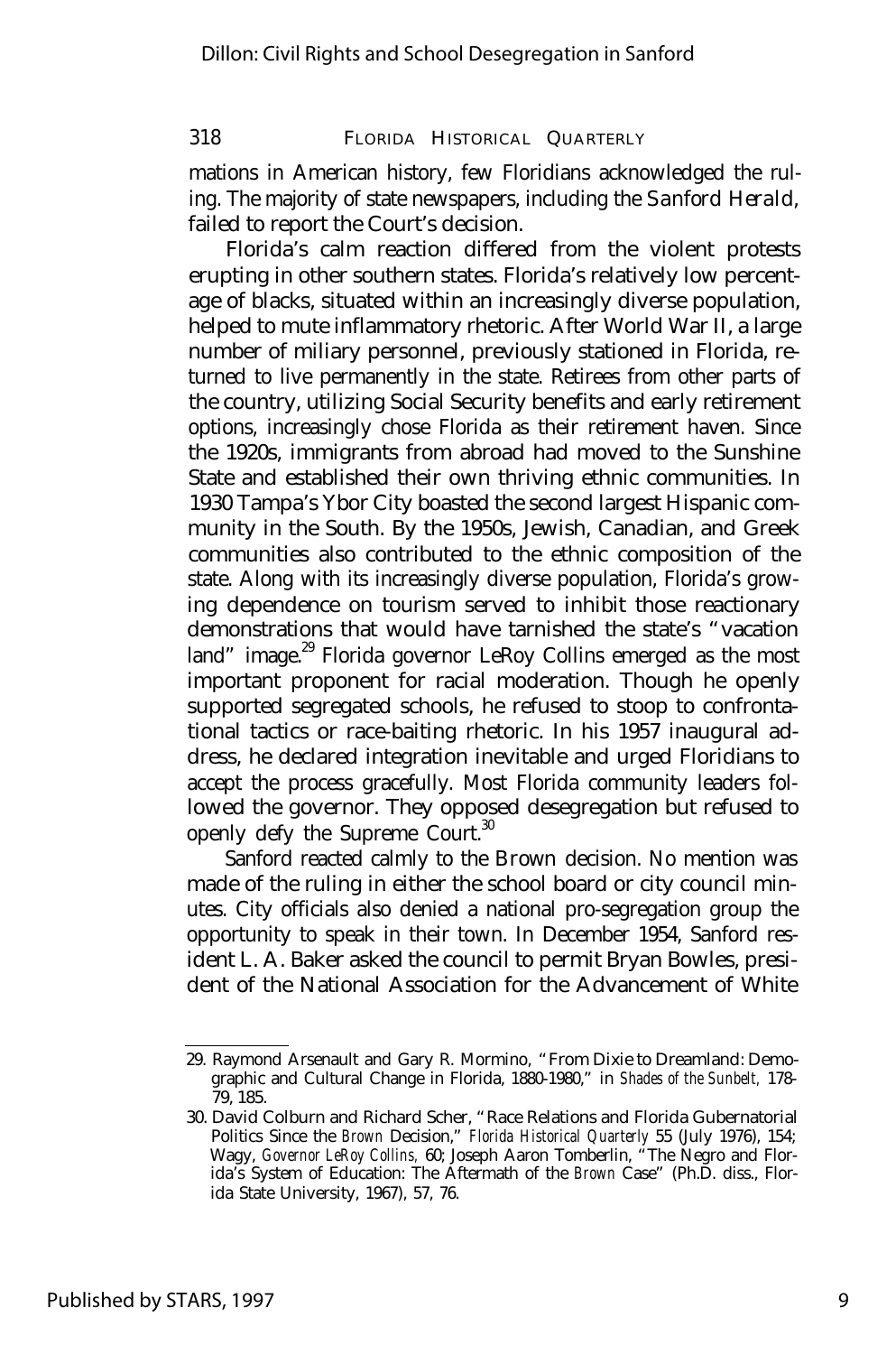People (NAAWP), to hold a public meeting. Mayor Earl Higgenbotham denied the request saying "he did not feel that any material good could come from such a speech."<sup>31</sup> He cited the cordial relationship between the city's black and white communities stating "that there has been no trespassing from either side . . . no trouble in schools and churches . . . [and] the colored people are cooperating with the whites, the police, the city and county in every possible way."<sup>32</sup>

The most contentious disagreement between the white and black communities continued to revolve around the use of recreational facilities. The minimal funding appropriated for black playgrounds and recreational centers failed to match those that the city allocated to the white football fields, swimming pool, civic center, and baseball diamonds. In the late 1950s, African Americans demanded either the integration of the superior white facilities or the construction of "separate but equal" recreational centers.

In July 1958, between forty and fifty black teenagers marched on the Sanford Civic Center's Youth Wing. Though the Center allowed blacks daytime use of the facilities for recreational activities, officials barred them from entering the building at night for social functions. Within ten minutes after the teenagers reached the Center, Police Chief Roy Williams disbanded the group. He recounted: "There was no disorder. All of the Negro youth left in an orderly manner when told they were approaching the problem in the wrong manner."33

However, on the following afternoon, two black youths brandishing pocket knives allegedly threatened a group of white teenagers, warning, "We'll see you at the Civic Center tonight. "34 Bracing for a possible race riot, Chief Williams stationed six extra policemen at the Center while Sanford's high school students enjoyed their regular Saturday evening dance. The *Sanford Herald* reported "an ominous and tense feeling permeating throughout the evening as police officers checked every area . . . for any groups that might be congregating and attempting to move on the Civic denter."<sup>35</sup> Though the newspaper reported that a number of Afri-

<sup>31.</sup> Minutes, Sanford City Commissioners, December 13, 1954, Vol. 11, 328.

<sup>32.</sup> Ibid.

<sup>33.</sup> *Sanford Herald,* July 28, 1958.

<sup>34.</sup> Ibid.

<sup>35.</sup> Ibid.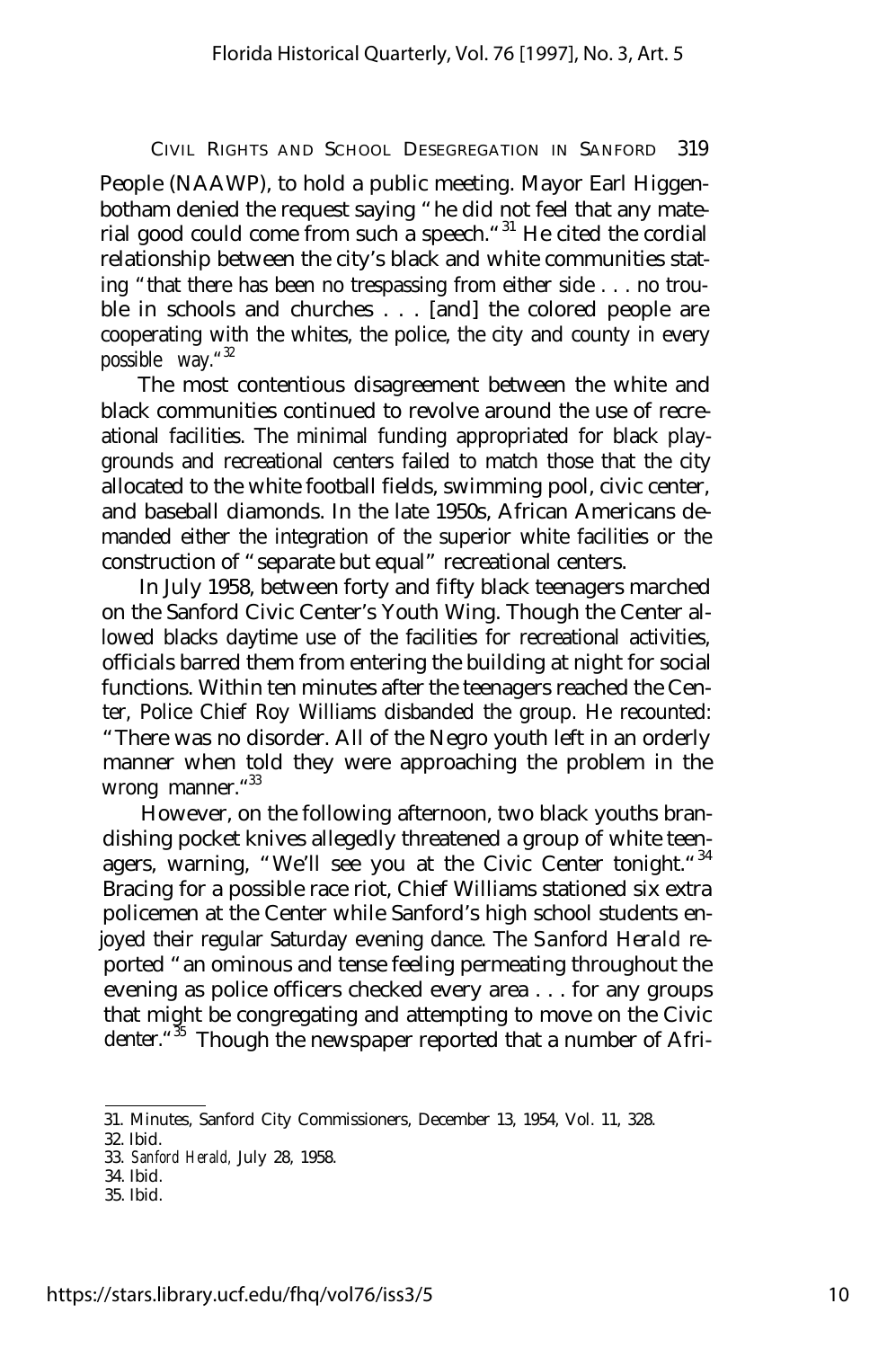#### Dillon: Civil Rights and School Desegregation in Sanford



In the late 1950s, black teens marched on the Sanford Civic Center (pictured here, 1960) to protest the facility's discriminatory practices. *Photograph courtesy of the* San*ford Museum.*

can Americans were seen driving by the Center, no one stopped or attempted to approach the building. $36$ 

The following week the city council met with the demonstration leaders to discuss constructing their own youth center. No commissioner suggested allowing the black youths to use the Civic Center separately from their white counterparts. The image of black and white teenagers dating and socializing in the same building, even on different nights, appalled the sensibilities of the stately councilmen.<sup>37</sup>

Conflict over the segregated recreational facilities continued into the 1960s. In April 1961, the local chapter of the National Association for the Advancement of Colored People (NAACP) presented the city with a petition calling for the desegregation of all parks, playgrounds, and ballfields. Although the newspaper reported that city officials threatened to close all recreational facili-

<sup>36.</sup> Ibid.

*<sup>37.</sup>* Minutes, Sanford City Commissioners, August 25, 1958, Vol. 12, 408.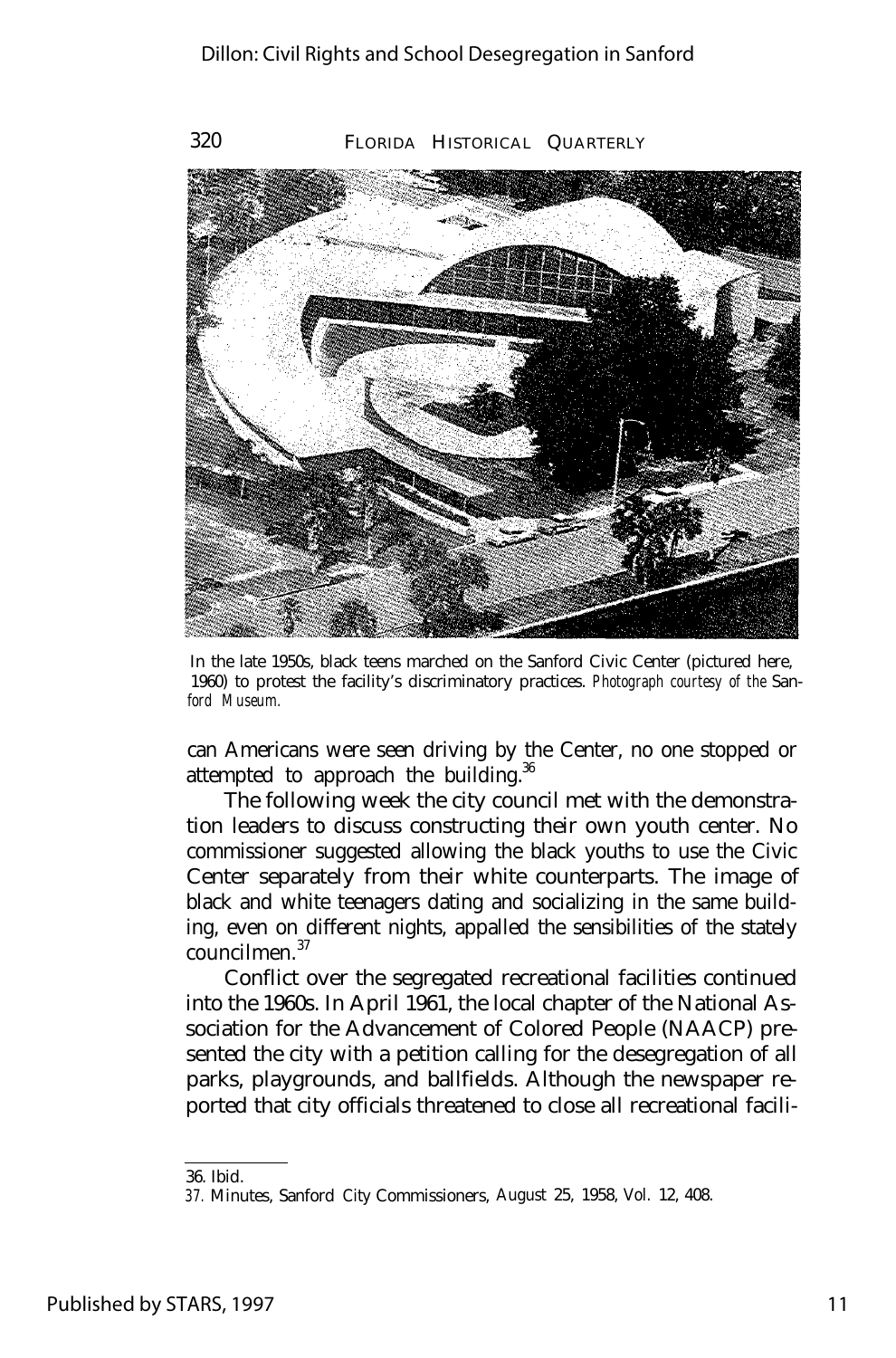ties if blacks attempted to integrate, minutes of the city commissioners' meeting fail to mention any such measure. The final reference to this incident occurred on April 20, when the newspaper listed the names of all African Americans who had signed the desegregation petition.<sup>38</sup>

In other areas around the nation, civil rights advocates increasingly defied segregation ordinances. On December 1, 1955, Rosa Parks boarded a bus in Montgomery, Alabama, and took a seat. When she refused to relinquish her seat to a white passenger she was arrested and imprisoned, but the resulting year-long boycott by Montgomery's black population ended segregation of mass transit in the city. $39$ 

The boycott in Montgomery touched off similar protests throughout the United States. On May 27, 1956, two Florida Agricultural and Mechanical University (FAMU) students, Wilhelmina Jakes and Carrie Patterson, boarded a Tallahassee city bus and sat in the only vacant seats, located in the front of the bus. The driver ordered the co-eds to stand in the back, but the students resisted. They offered to leave the bus if the driver returned their fare, but he refused. The police arrived on the scene and arrested the women, charging them "with placing themselves in a position to cause a riot."<sup>40</sup>

On the following day, Broadus Hartley, FAMU student government president, urged his fellow students to follow Montgomery's example and boycott the city's buses for the remainder of the semester. Their actions launched the first mass civil rights demonstration on an American campus and the first student-initiated boycott.<sup>41</sup>

Tallahassee's black business and religious leaders supported the students' actions. Reverend C. K. Steele organized the Negro Inter Civic Council (ICC) to represent the black community during the boycott. ICC leaders met with Tallahassee city officials and presented them with a list of demands which included the seating of passengers on a "first-come-first-serve-basis"; the hiring of more

<sup>38.</sup> *Sanford Herald,* April 18-20, 1961.

<sup>39.</sup> Goldfield, *Black, White, and Southern,* 76, 95-96.

<sup>40.</sup> Leedell W. Neyland, "The Tallahassee Bus Boycott in Historical Perspective: Changes and Trends," in *The Civil Rights Movement* in *Florida and the United States,* 30-31.

<sup>41.</sup> Ibid., 31; Glenda Alice Rabby, "Out of the Past: The Civil Rights Movement in Tallahassee, Florida" (Ph.D. diss., Florida State University, 1984), 15-16.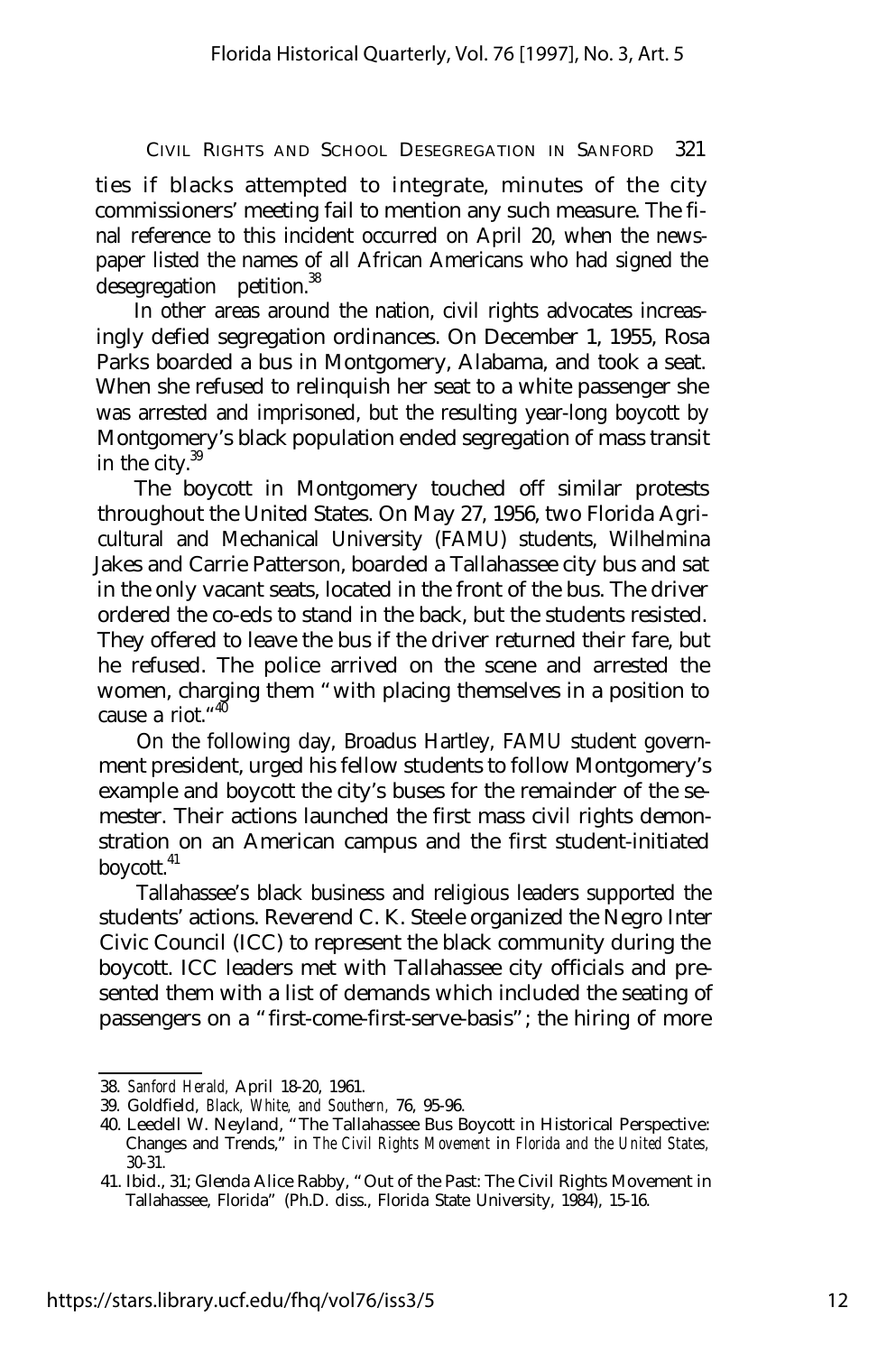black bus drivers; and the extension of courteous treatment to black riders. City leaders refused to meet the demands and the boycott continued. However, on December 21, 1956, the Supreme Court upheld *Browder v. Gayle* which ruled that segregation on public transportation violated the due process and equal protection clauses of the Fourteenth Amendment. Shortly after the ruling, ICC leaders boarded a Tallahassee city bus and rode in the front seats.<sup>42</sup>

In 1957, two African American students traveling by Greyhound bus from Bethune-Cookman College to Orlando sat among white passengers. After the driver made sure no white passengers were standing, "the bus continued with the whites and coloreds mixed without incident."<sup>43</sup> This event exemplified Sanford's white residents' typical reaction to the gradual desegregation of their community. As long as African Americans asserted their rights unobtrusively and did not inconvenience the white community, integration proceeded in a slow but non-confrontational manner.

On July 2, 1964, President Lyndon B. Johnson signed the Civil Rights Act. Its passage redefined social interaction within every American community.<sup>14</sup> Sanford Mayor A. L. Wilson, in an open letter to the *Sanford Herald,* implored all citizens to abide by the Civil Rights Bill. Three days later, the mayor happily reported that "the people of Sanford are taking the provisions of the new civil rights bill in stride and are remaining God-loving and law abiding, peaceful citizens."<sup>45</sup> The newspaper also cited unofficial accounts of food and beverage businesses quietly integrating without incident.<sup>46</sup>

Another component of the Civil Rights Bill, Title VI, empowered the federal government to withhold money from any program that maintained discriminatory practices. Even though federal educational aid was a relatively recent phenomenon, Florida's schools depended heavily on their allocations. The threat of losing such aid prompted Sanford, along with other Florida communities, to finally address school desegregation.<sup>47</sup>

<sup>42.</sup> Rabby, "Out of the Past," 19; Neyland, "The Tallahassee Bus Boycott," 33, 39; Marshall Hyatt, "Montgomery Bus Boycott," in *Encyclopedia of African-American Civil Rights,* 362.

<sup>43.</sup> *Sanford Herald,* January 17, 1957.

<sup>44.</sup> Mark Stern, *Calculating Visions: Kennedy, Johnson, and Civil Rights* (New Brunswick, N.J., 1991), 80, 160.

<sup>45.</sup> *Sanford Herald,* July 6, 1964.

<sup>46.</sup> Ibid.

<sup>47.</sup> Hugh Davis Graham, *The Uncertain Triumph: Federal Education Policy in the Kennedy and Johnson* Years (Chapel Hill, 1984), xviii, 5.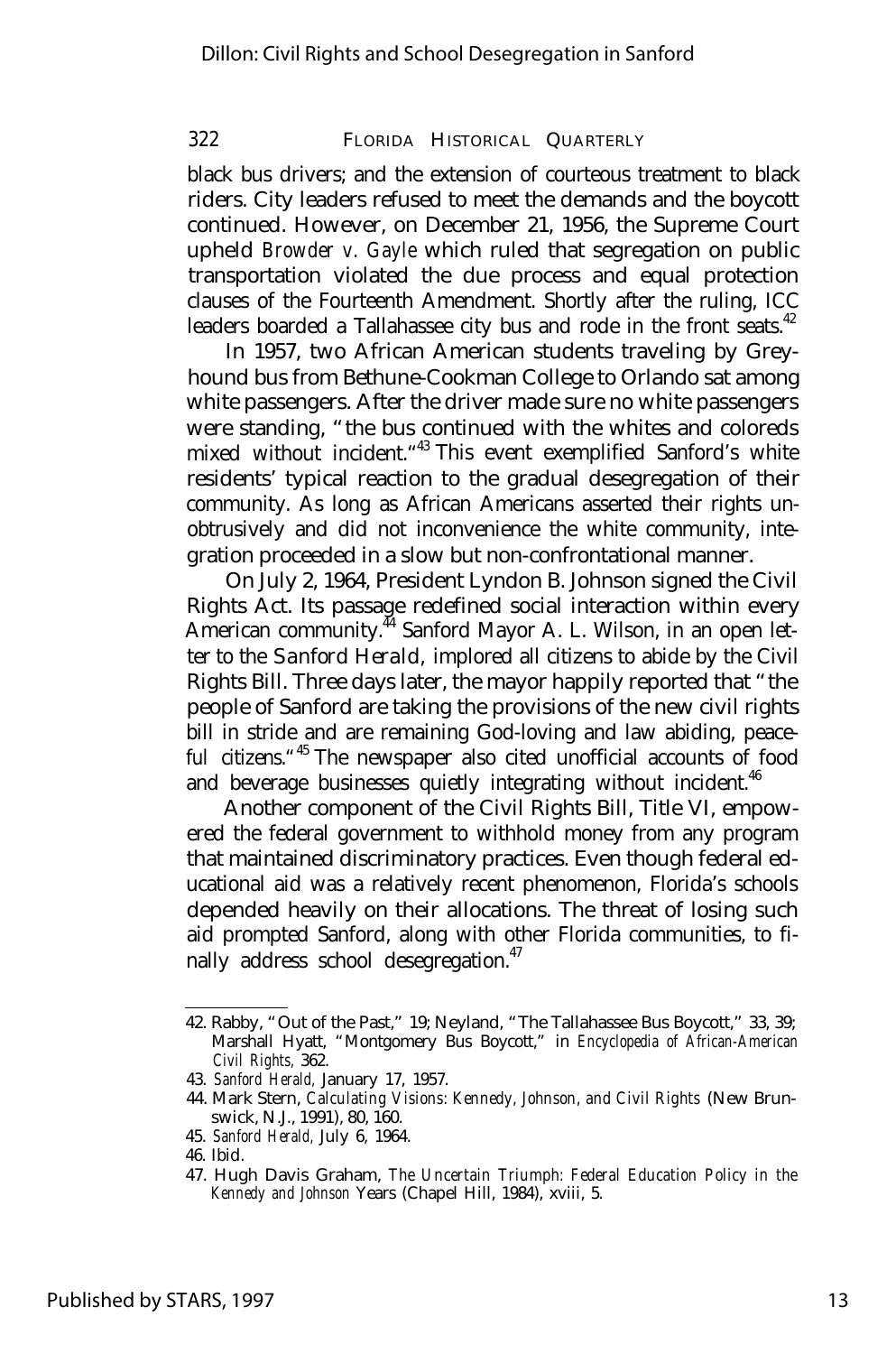On February 18, 1959, school board members at Orchard Villa Elementary School, in Dade County, unanimously voted to admit four black students for the next semester. On September 8, the four black children attended school with only eight registered white pupils. White students were absent not only because parents insisted that they boycott the integrated school, but also because of the changing racial structure of the surrounding neighborhood. Most white families left when increasing numbers of black residents moved to the area. On October 7, the Orchard Villa School Board registered 379 black students and replaced the white faculty with black teachers. Instead of designing an innovative desegregation program, the board merely created another all black school.<sup>48</sup>

In the following years, however, other Florida schools introduced integration on a more permanent level. In 1961-62, four counties— Volusia, Broward, Palm Beach, and Hillsborough— admitted blacks to formerly all white schools. By the end of the 1963 term, 3,650 African American students, 1.5 percent of the total black school enrollment population, attended integrated schools. Ninety-eight percent of all black pupils, however, remained in segregated institutions.<sup>49</sup>

Sanford eventually enacted a "freedom of choice" plan to initiate school desegregation. This plan allowed parents and students to select the school they wished to attend. The program, however, limited integration by relying on residential segregation. Most parents chose schools within their neighborhoods and, since residential patterns remained segregated, school populations continued to reflect this trend  $50$ 

<sup>48.</sup> Colburn and Scher, "Race Relations and Florida Gubernatorial Politics Since the *Brown* Decision," 160; Wagy, *Governor LeRoy Collins,* 128-30.

<sup>49.</sup> Tomberlin, "The Negro and Florida's System of Education," 200, 220.

<sup>50.</sup> Charles Grigg and Charles U. Smith, "School Desegregation in Florida," in *The Civil Rights Movement* in *Florida and the United States,* 206. A number of historians also credit southern business leaders for urging compliance with school desegregation legislation. Their actions did not stem from their belief in black equality, but rather from the fear of losing northern business investment. Though motivated by self interest, businessmen often provided important mediation between the white and black communities. The most violent confrontations occurred in southern cities when business leaders failed to advocate compromise. See David R. Colburn, "The Saint Augustine Business Community: Desegregation, 1963-1964," and Steven F. Lawson, "From Sit-In to Race Riot: Businessmen, Blacks, and the Pursuit of Moderation in Tampa, 1960-1967," in *Southern Businessmen and Desegregation,* eds. David R. Colburn and Elizabeth Jacoway (Baton Rouge, 1982), 211-35, 257-81.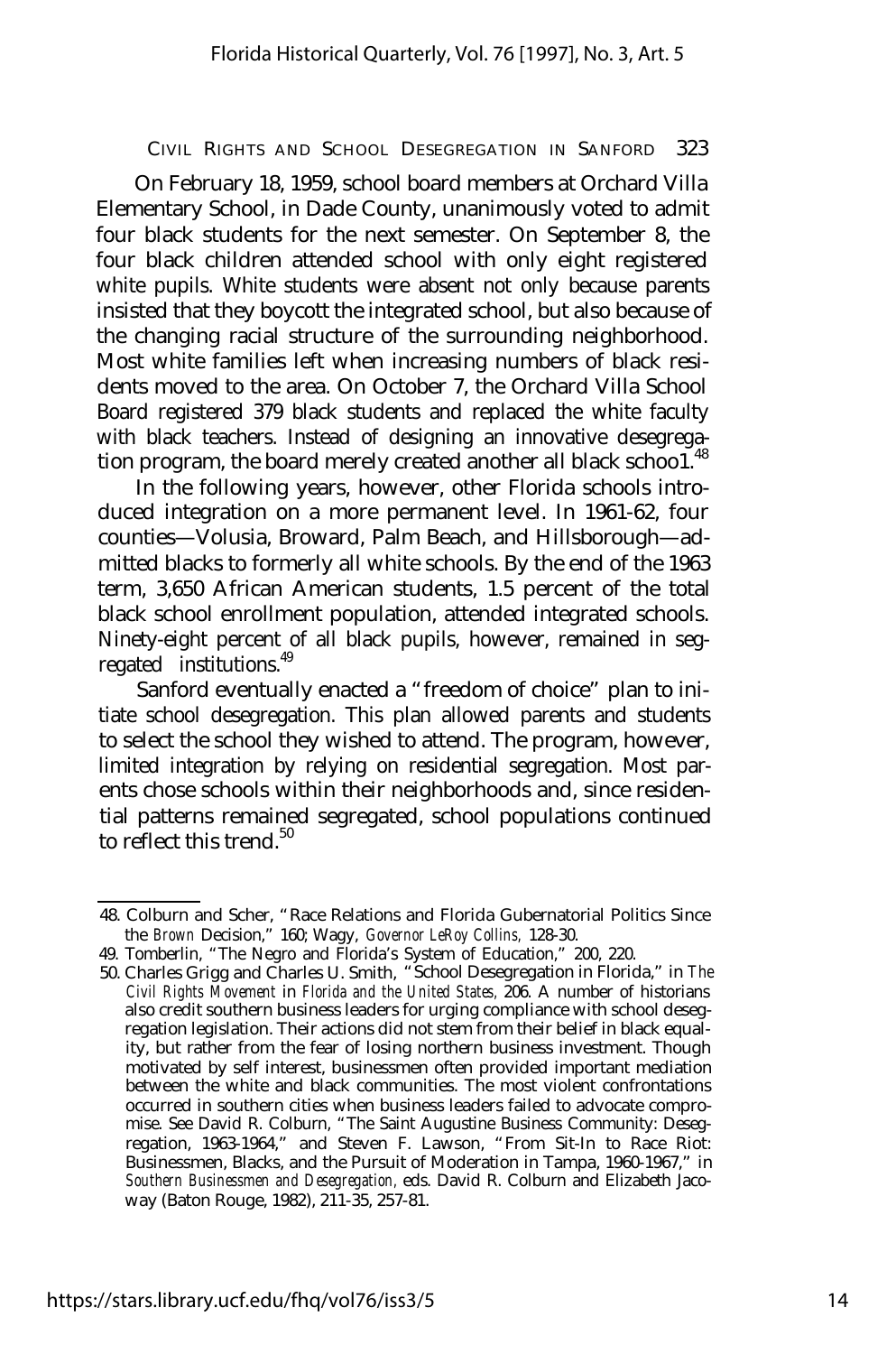On January 28, 1965, the Seminole County School Board presented its desegregation plan to the Department of Health, Education, and Welfare. The plan allowed Seminole County pupils to attend schools closest to their homes and enabled students to transfer to any county school as long as such a "transfer is not based on racial considerations."<sup>51</sup>

Earlier that month the school board approved two out of three applications by black students to attend schools near their homes. Ingrid Burton, "a straight A student at Crooms High School," transferred to Seminole Junior High. Jocelyn Harold, "also an above average student," was reassigned to Southside Elementary School. The board denied Charlotte Ringling's request because she lived closer to Hopper Elementary than Southside.<sup>52</sup>

In July 1965, the school board focused on desegregating school faculty and recreational facilities. The Personnel Assignment Ordinance mandated that black and white faculty and administrators jointly attend all meetings and training programs. The board also demanded that all students be granted equal opportunity to participate in any school activity and utilize the services of any recreational facilities.<sup>53</sup> On August 12, 1965, the *Sanford Herald* reported that "the majority of schools will enroll Negro and white students. . . . Token desegregation was begun last school year and school officials anticipate routine adjustment in a matter of days."<sup>54</sup>

For the next several years, Sanford's black and white communities continued to work toward desegregation. By the 1970s, the federal government ruled that "freedom of choice" plans inherently limited integration and mandated busing of children to previously segregated schools.<sup>55</sup> Though de facto segregated schools still exist in the nation's inner cities and affluent suburbs, most white and black students casually interact on a daily basis.

Historian Glenda Rabby has argued that the civil rights movement occurred not only in the "halls of Congress or the White House,"

<sup>51.</sup> Minutes, Seminole County Board of Public Instruction, January 28, 1965, Book 12, 235.

<sup>52.</sup> *Sanford Herald,* January 25, 1965; Minutes, Seminole County Board of Public Instruction, January 19, 1965, Book 12, 233.

<sup>53.</sup> Minutes, Seminole County Board of Public Instruction, July 8, 1965, Book 12, 268.

<sup>54.</sup> *Sanford Herald,* August 12, 1965.

<sup>55.</sup> Minutes, Seminole County Board of Public Instruction Minutes, March 27, 1969, Book 14, 48.